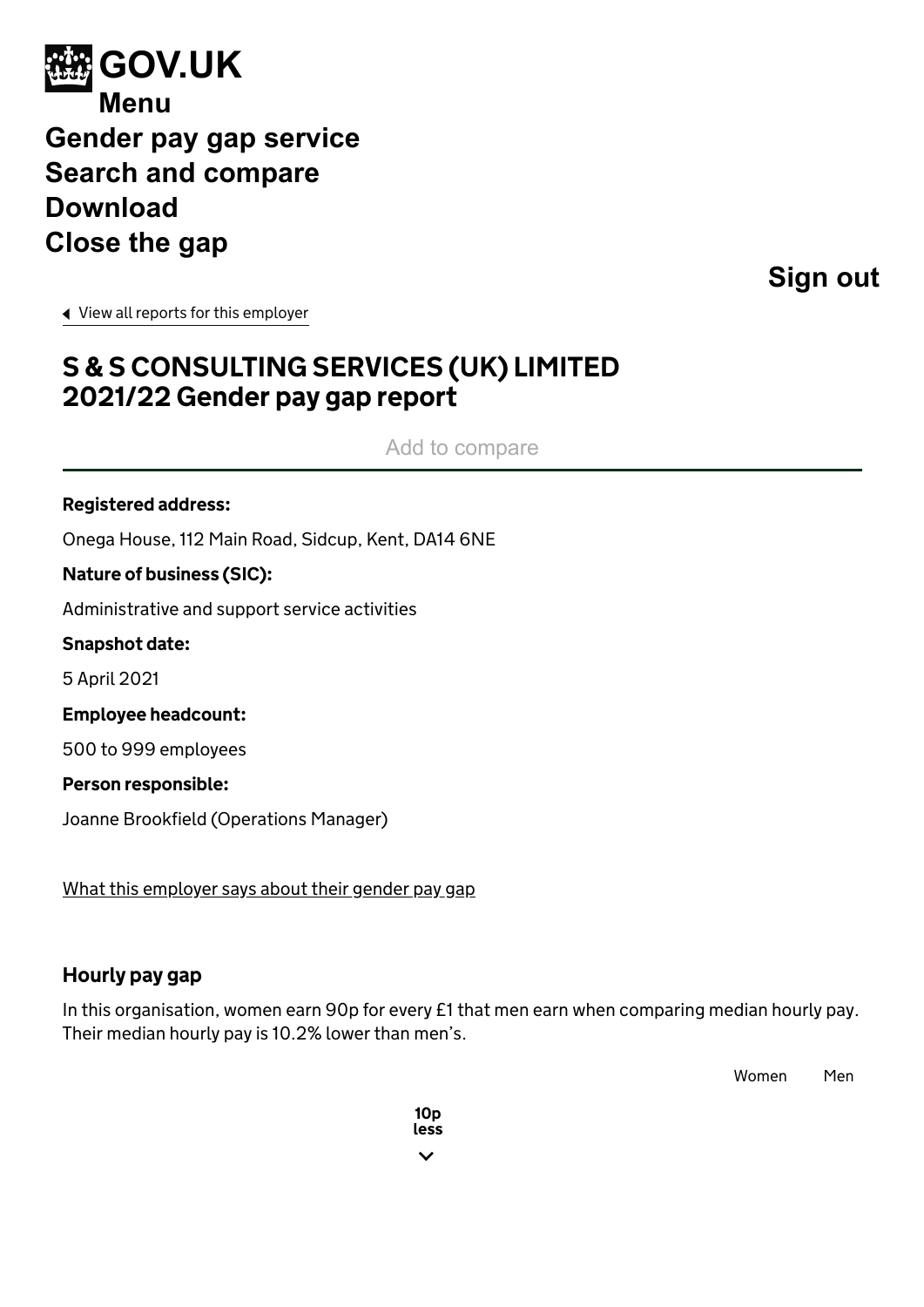

When comparing mean (average) hourly pay, women's mean hourly pay is 6.5% lower than men's.

# About median and mean

# The percentage of women in each pay quarter

In this organisation, women occupy 17.6% of the highest paid jobs and 48.9% of the lowest paid jobs.

|                                         | Women | Men   |
|-----------------------------------------|-------|-------|
| Upper hourly pay quarter (highest paid) |       |       |
| 17.6%                                   |       | 82.4% |
| Upper middle hourly pay quarter         |       |       |
| 27.1%                                   |       | 72.9% |
| Lower middle hourly pay quarter         |       |       |
| 35.6%                                   |       | 64.4% |
| Lower hourly pay quarter (lowest paid)  |       |       |
| 48.9%                                   |       | 51.1% |

# About pay quarters

### Bonus pay gap

In this organisation, women earn £1 for every £1 that men earn when comparing median bonus pay. Their median bonus pay is 0% lower than men's.